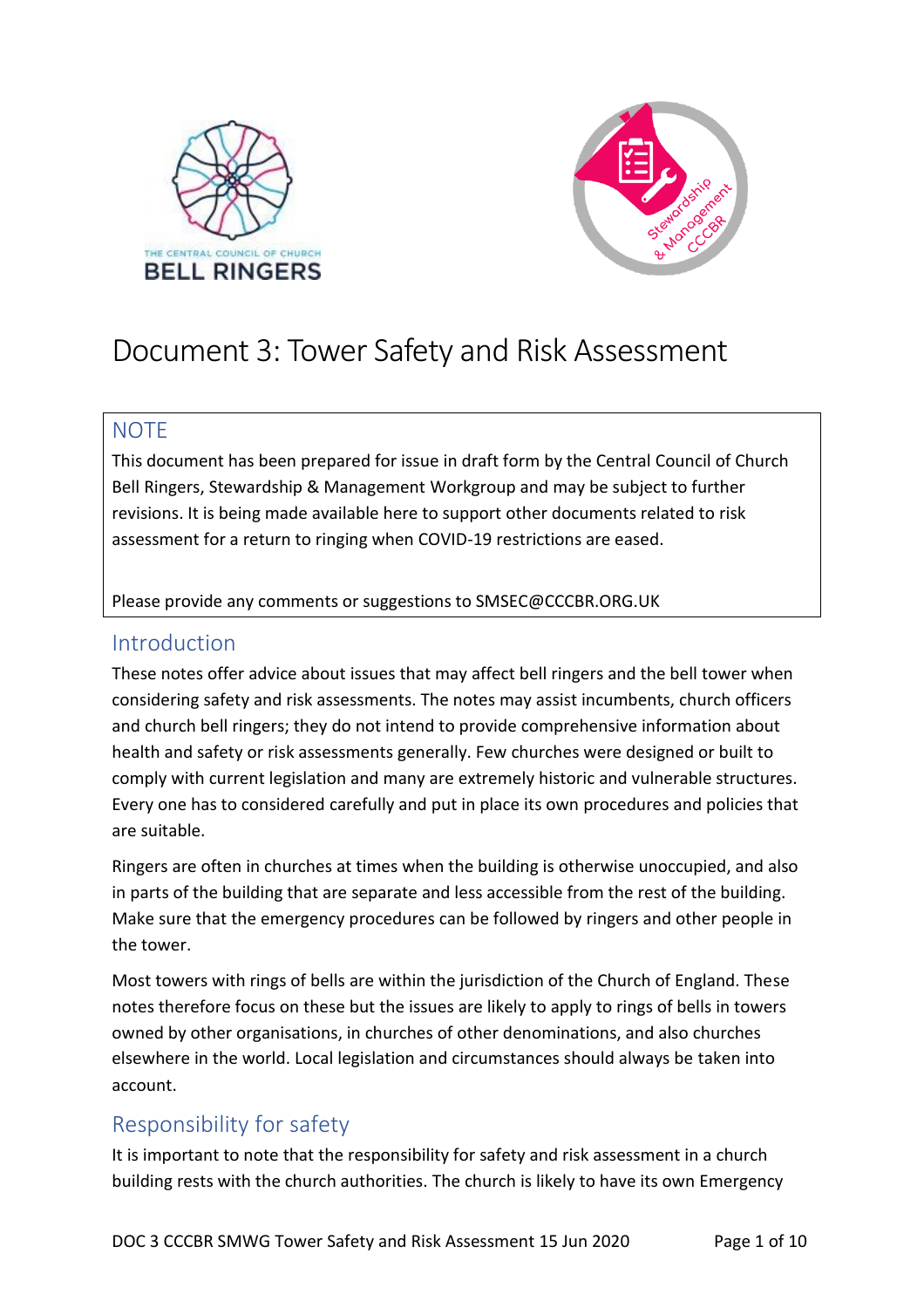Plan and Health & Safety Policy (or equivalent documents); ringers will ideally be involved in their compilation and review. Churches will normally be insured and the insurance policy and specific schedule may set out certain terms and conditions so these should be consulted when preparing the Risk Assessment. Normally, the incumbent should have appointed a "Responsible Person" for health and safety matters.

So, where do bell ringers fit into this? First, while in the church and bell tower they should behave in a safe manner, respecting the requirements set down by the church authorities. Secondly, ringers need to use their experience and knowledge of ringing and bell installations to assist the church authorities to carry out the risk assessments within the tower. It is essential that the ringers work together with the church authorities on this.

We hope that these notes provide friendly guidance to ringers on how they can assist their church in the preparation and / or updating of an effective risk assessment for ringers and other activities in the church tower.

## Where do I start?

Your first action is for the "Responsible Person" to arrange with you to assist them with completing the risk assessment of the tower and areas used by the ringers. Ideally take another ringer and also a non-ringer with you (they will have different perspectives – a ringer may see something as "normal" when it may cause risks for others).

There may be other people involved who need access to the tower apart from the ringers: the clock winder perhaps, or the person who is responsible for the flag.

As a ringer, you will have one advantage: the tower is often self-contained with limited access, unlike the church as a whole which may have a variety of furniture and fittings and much wider public access.

> The Health and Safety Executive's Five steps to risk assessment. Step 1: Identify the hazards. Step 2: Decide who might be harmed and how. Step 3: Evaluate the risks and decide on precautions. Step 4: Record your findings and implement them. Step 5: Review your risk assessment and update if. necessary.

We suggest that your tower assessment should start at ground level and go right up to the roof. Ringers may suggest that their responsibilities end at the bells but anyone who needs to go up to the roof will usually pass through the areas used most often by ringers so it makes sense to consider the whole tower.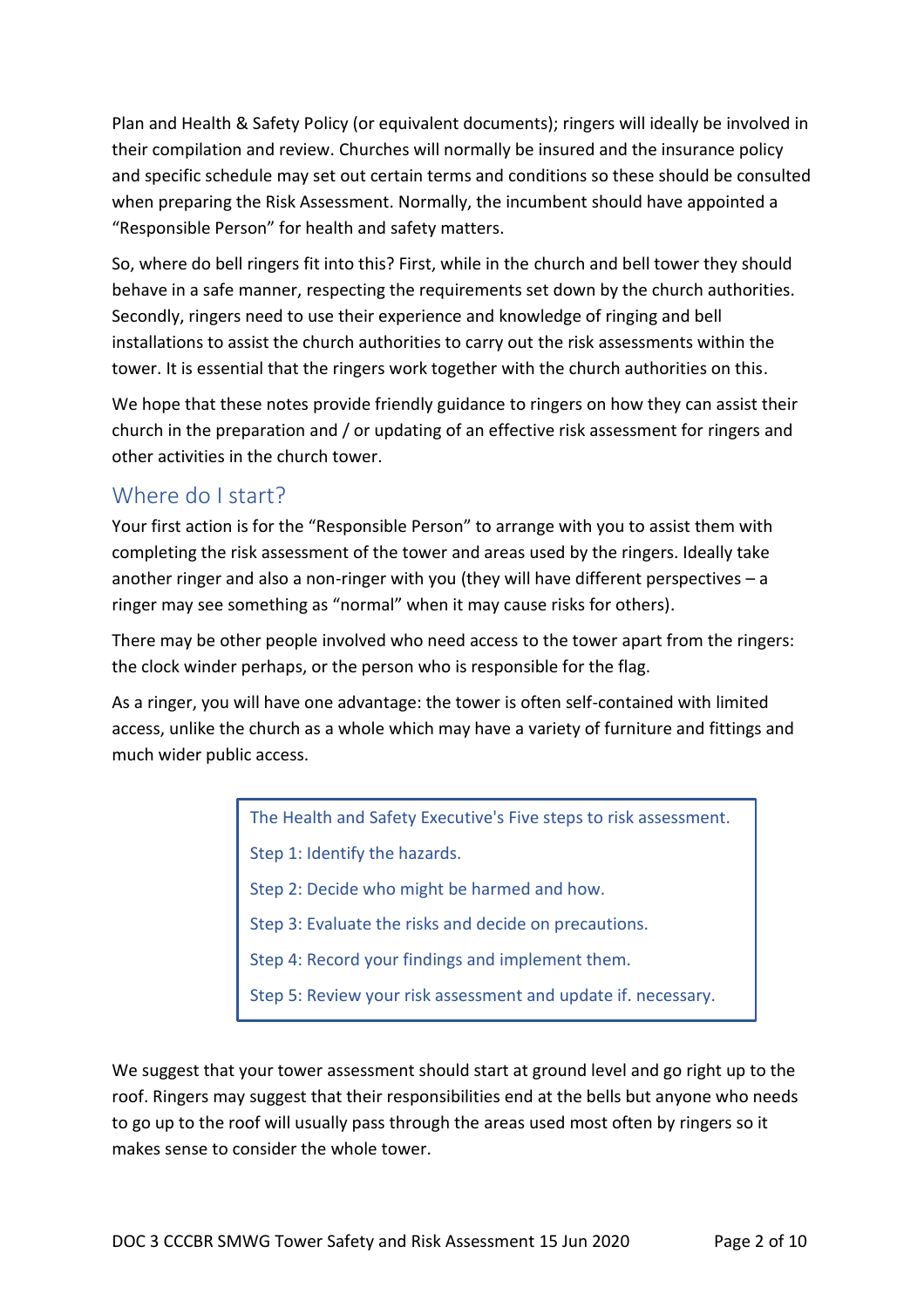As you proceed you will need to identify any potential hazards which could cause harm to someone, and therefore pose a potential risk. But you need also to think about 'worst case' conditions. A slightly awkward door latch could be a hazard if people were trying to get through in a power cut or, worse still, in a fire.

As you see possible hazards, note them down systematically and you might start to consider how the risk arising might be removed or minimised - the formal word is 'mitigation'. Mitigation may take a lot of thought and discussion - and we discuss these later - but your first thoughts when faced with the hazard are a good start.

We are not going try to set out a full list of possible hazards. We cannot prejudge your own observations and every tower will be different. But we will set out some hints on what to observe and question and we will do that under the broad areas of Access and Egress, Ringing Chamber and Bell Chamber, with further consideration of other areas and ground floor rings.

A church should also prepare a specific procedure and plan that aims to minimise the risks of terrorist attack.

These notes relate mainly to activities that are considered to be more routine in a tower with bells. Special events such as church or tower open days require a specific risk assessment to be prepared, depending on the nature of the event.

#### Access and Egress

These are more formal words for how you get in and out, in the latter case possibly under emergency conditions. In most churches, you will be going through doorways and, except for ground floor rings (and we will come to those later), climbing stairs.

You need to think about:

- Are external paths, steps and doorways well lit?
- Are there suitable warning or information signs?
- Are all the doors (and trapdoors, in some cases) easy to open and close in an emergency
- Where security is needed:
	- $\circ$  are external doors well secured, probably with multiple locks, and resistant to forcing?
	- o do the locks operate properly?
	- o can they be opened and closed easily, especially in an emergency conditions?
	- $\circ$  is the church locked with ringers inside on practice night, during quarter peals and peals? How then do they exit?
	- o how are keys controlled?
	- o do church security alarm systems extend throughout the tower
- Are the floors and stairs in good condition, to avoid slips and trips?
- Is any part of the access constricted or with limited height?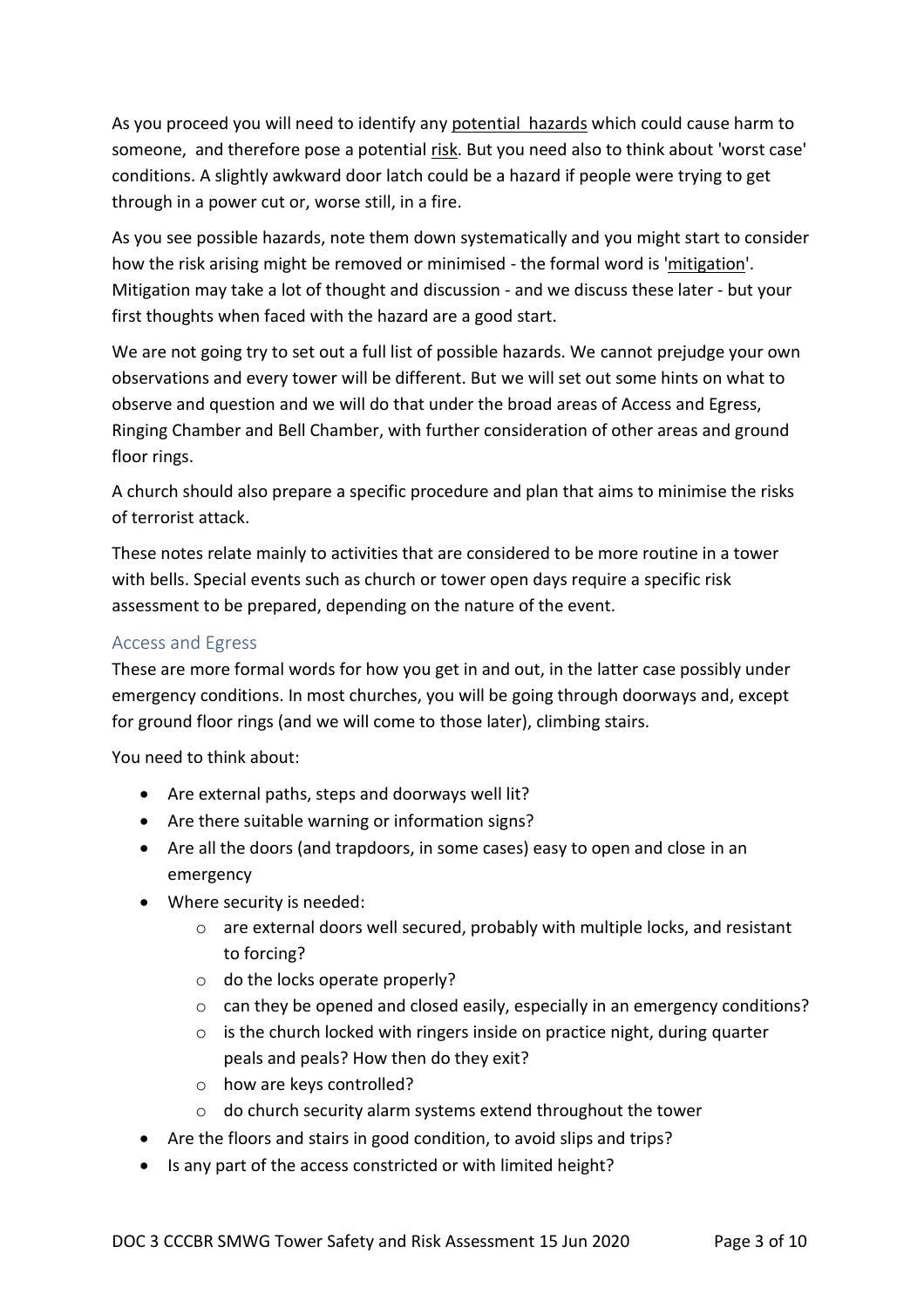- Is there a robust handrail?
- Are there any height restrictions?
- Is the lighting adequate and in good condition and are there emergency lights in case of power failure?
- Are any ladders in good condition?
- Are there any "dead ends" or doors that do NOT lead out of the exit door?
- As you leave, are the exits clearly marked?

Remember that there may be hazards that are more visible on the way out than the way in, and vice versa, so work carefully while going in and then out.

#### Ringing Room

This is the room where ringers spend most of their time. It may be at ground level or upstairs. That familiarity means that some hazards may be overlooked, especially by the local ringers, but what about visitors, quarter peal and peal bands

The familiar term 'Belfry' can be used to refer both to the room from which the bells are rung and the chamber where the bells are located. To avoid confusion, we will use the terms 'Ringing Room' and 'Bell Chamber' respectively.

who are perhaps visiting the church for the first time?

- Are there trip hazards from trailing electrical leads, boxes, uneven floors, mats, or general clutter?
- Is there a possibility of electric shock from damaged leads or defective portable equipment?
- Are portable electrical appliance (PAT) tests carried out at the set intervals and recorded?
- Are there enough power sockets? Or is there a tangle of extension leads?
- Is the lighting satisfactory?
- Is there emergency lighting, is it tested routinely and records kept?
- Are there suitable fire extinguishers? Are they regularly inspected with appropriate records?
- Is First Aid equipment accessible for ringers?
- Are tower contact details clearly displayed in case of emergency?
- Are emergency exit routes clearly marked?
- How would emergency services be called, and how would they locate and access the tower and ringers?
- Are there appropriate alerts about clock chimes and clock hammers?
- Moving bell ropes present a hazard:
	- o Are the ropes maintained to minimise the chance of a broken rope?
	- $\circ$  Are all ringers instructed in the disciplines of remaining still when not ringing and not to cross the circle while ringing is in progress?
	- o Are learners properly supervised?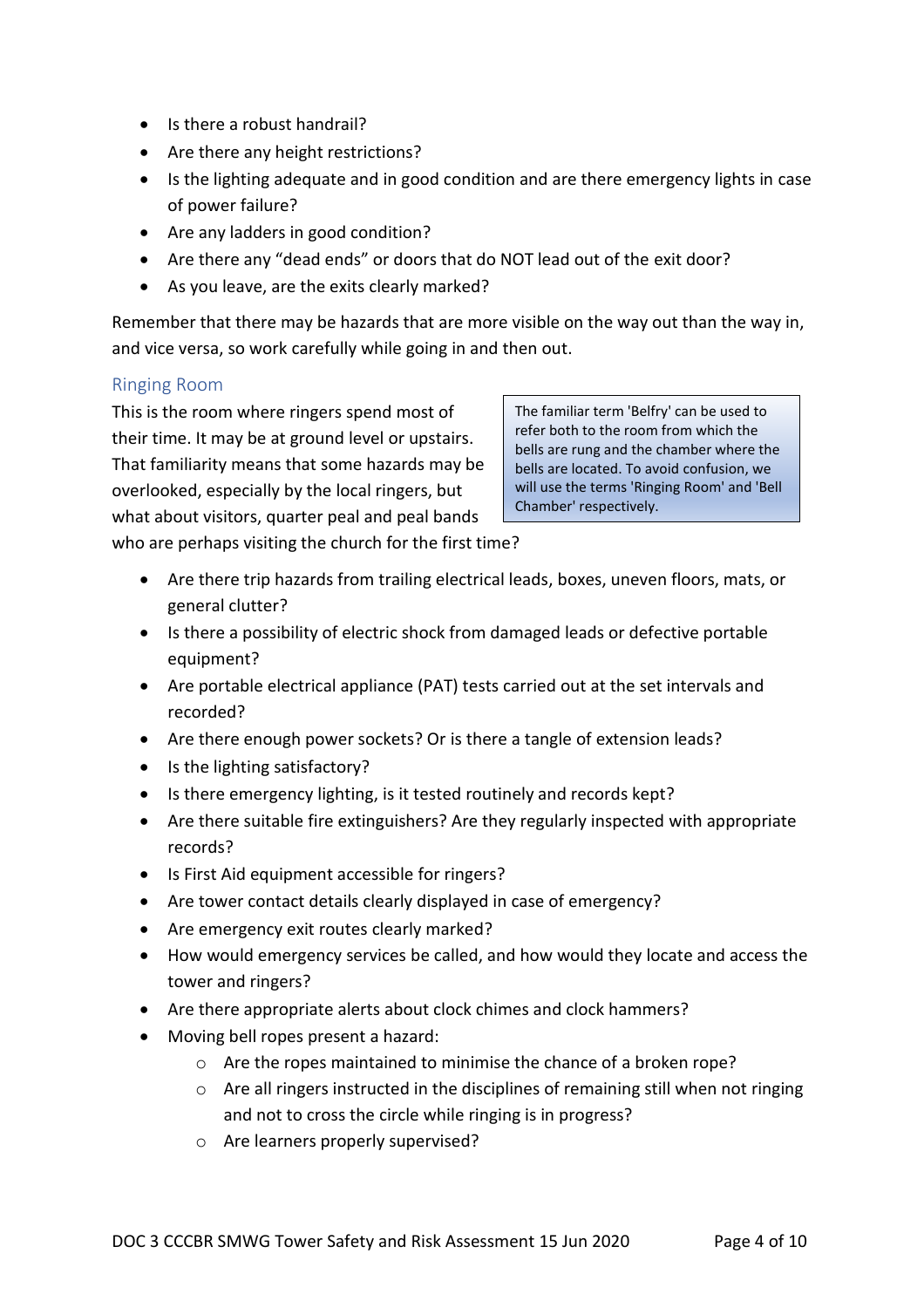- $\circ$  Are the rope paths clear of items around the ringing room? Consider statues, furniture and items stored by other users, especially in ground floor rings. Remember that learners may not keep as straight a rope as more experienced ringers.
- The most likely mechanical failure to have an effect in the Ringing Room is a broken stay:
	- o Are the stays inspected regularly to detect incipient cracking?
	- o Are learners instructed in the action to be taken in the event of a broken stay?
- Are ringing visitors and non-ringing visitors welcomed to the tower and advised on specific local risks, for example more difficult bells?

#### Bell Chamber

This room has the potential to be a high-risk area, with multiple trip hazards, risks of falling and danger from moving bells. It is advised that a specific risk assessment is carried out prior to any work in the Bell chamber, depending on the nature of the work to be done.

- How is access to the Bell Chamber secured?
- How is access limited to people who have authority for access?
- How are those permitted access advised of the risks and demonstrated to be competent?
- How are they equipped with suitable protective clothing?
- What are the arrangements to eliminate, or at least control, lone working in the Bell Chamber?
- Is there adequate power and lighting?

#### Other areas within the tower

There may be intermediate rooms in the tower in addition to ringing room and bell chamber. If between the two, then the ropes will pass though during ringing.

- Is access to these spaces secured during ringing?
- Is anything stored in these spaces which could interfere with the ropes?
- Such a room may house the church clock. Are the clock winders aware of possible hazards?

#### Special requirements for ground floor rings

Ground floor rings are usually found at one end or one side of the church, although some are in the body of the church, particularly where there is a central tower. This arrangement avoids many of the problems of access up a staircase for normal ringing, but it can introduce other hazards:

• The ringers may share their accommodation with a choir vestry or the tools for churchyard maintenance. This raises risks which can only be mitigated by discussion and cooperation with the other users of the area.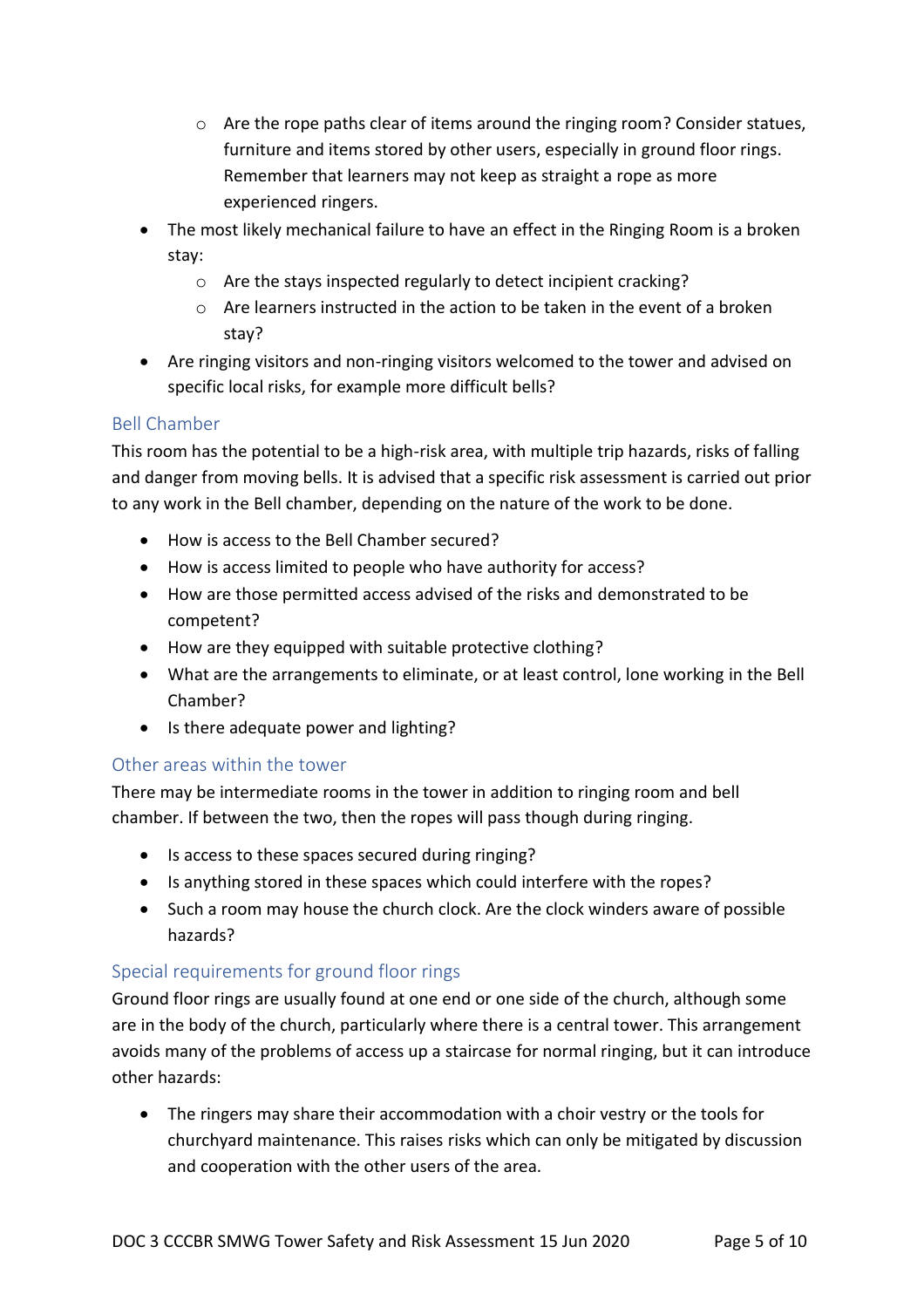- The necessity for ropes to be hoisted up and secured when not in use is essential.
- Make sure that other church users, including casual visitors, are not able to wander into the rope circle, during ringing.
- Warning notices are essential during ringing; ensure that all the ringers understand how ringing could be STOPPED immediately, if circumstances demanded. During some ringing - perhaps a peal for a special occasion - it may be necessary to lock the church or position stewards in the area.

### What happens next?

You will now have a long list of potential hazards. You may be worried about this, or you may have already started to see ways in which the hazards can be addressed. Towers vary so we cannot tell you how to deal with every hazard but we will give you some ideas about what may need to be managed by the church authorities. The criterion used is "**ALARP**" ie "*as low as reasonably practicable*".

[Later,](#page-7-0) we give you contact details for sources of information or services.

- In many cases the hazard can be removed. Examples are:
	- o A defective electric fire can be repaired or replaced by a new one.
	- o Many problems such as trip hazards can be eliminated by better housekeeping: control of electrical cables and removal of unnecessary items from the Ringing Room, for example.
- Modifications, some of them expensive, may be required:
	- o Locks may need to be changed, or new padlocks purchased.
	- o Handrails may need to be fitted on stairs.
	- o Work may be needed on the electrical installation by professional contractors.
- Procedural mitigations may be possible. These are where we can only mitigate a hazard by asking people, ringers and visitors, to behave in a certain way. Examples are:
	- o Respecting the need to remain seated while not ringing.
	- o Respecting restrictions on who is allowed in the bell chamber.
	- o Requirements on teaching learners who can provide teaching, the precautions to be taken.
	- o Brief visiting ringers before ringing; experienced ringers should set an example by respecting them too.
	- $\circ$  Such mitigations can be enforced by instruction and warning notices. But, most of all, you need careful explanation to ensure that all members of the band, especially visitors any new recruits, understand why these are necessary.
- Hazards arising from the bell installation, most notably a broken stay or rope, will be mitigated by a comprehensive programme of maintenance. The Central Council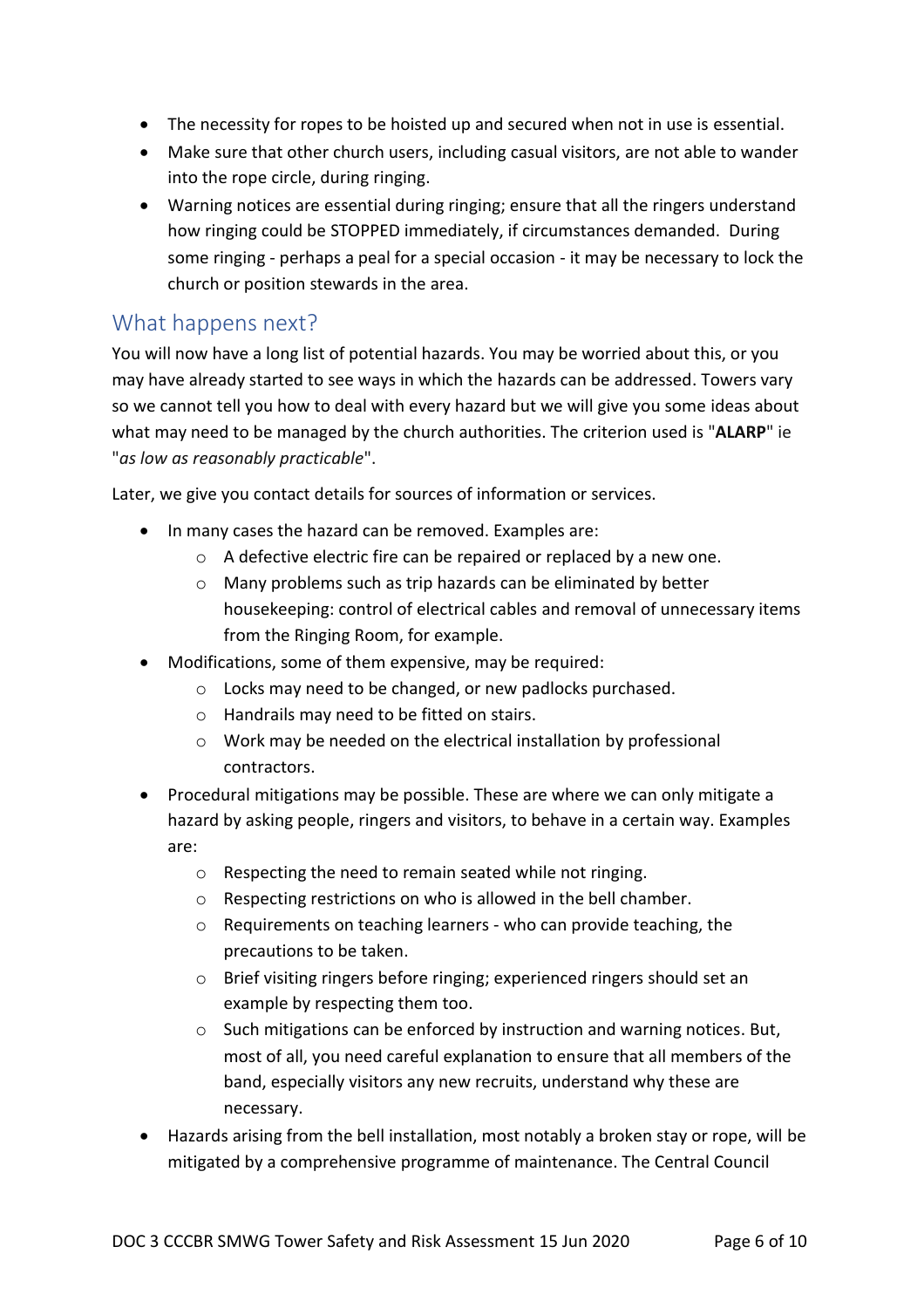publication 'Manual of Belfry Maintenance' (see [below\)](#page-7-0) offers guidance here. For more serious problems, or if none of your ringers have maintenance experience, you should contact your local ringing Guild or Association, or a professional bell hanger.

- Opening a tower to non-ringing visitors poses particular challenges and this is a case wher[e guidance](https://www.ecclesiastical.com/documents/bell-ringing-guidance.pdf) provided by insurers such as EIG is particularly helpful. A specific risk assessment should be carried out. Some general points are:
	- $\circ$  Set up a system to control the maximum number of visitors in the tower at any time.
	- $\circ$  Visitors need to be warned that the spaces may be constricted and that there may be views from a height.
	- $\circ$  They need to be warned that there may several sets of stairs to climb and that these may be uneven and of limited height.
	- $\circ$  People with certain medical conditions should consider whether they enter the tower, as should those who are less mobile, claustrophobic or dislike heights.
	- o It is recommended that children are accompanied by a parent or guardian. .

## Now for the paperwork

The risk assessment is recorded on paper demonstrating the identified hazards and the steps to be taken by the church to remove or mitigate them.

There are several 'Risk Assessment Tools' available, with templates to fill in. We reference these [later](#page-7-0) and you may wish to look at these to get an idea of what will be required by your church. We advise that you help make it fit your needs as ringers.

But, of course, something like this will not be done

just once. Do not put it away in a cupboard and forget it! The actions should be completed and it should be reviewed regularly (probably annually) and certainly after any changes to the building or the personnel. It should be readily available and key points made known to new recruits and visitors. Ringers also need to check that any mitigations are completed and followed.

Your church authorities should produce a risk assessment for the rest of the building and the tower assessment is normally part of that. There are examples of possible reporting formats in the information provide[d later,](#page-7-0) if required. As a minimum, any record should provide the following information for each hazard (you may find it easier to do this in landscape format):

| Hazard                       | <b>Description</b>           | <b>Mitigation by whom</b><br>and by when | Date completed and any<br>further action         |
|------------------------------|------------------------------|------------------------------------------|--------------------------------------------------|
| Brief name for the<br>hazard | More detailed<br>description | Description of the<br>mitigation adopted | Requirements for any<br>further action or review |
| And so on                    |                              |                                          |                                                  |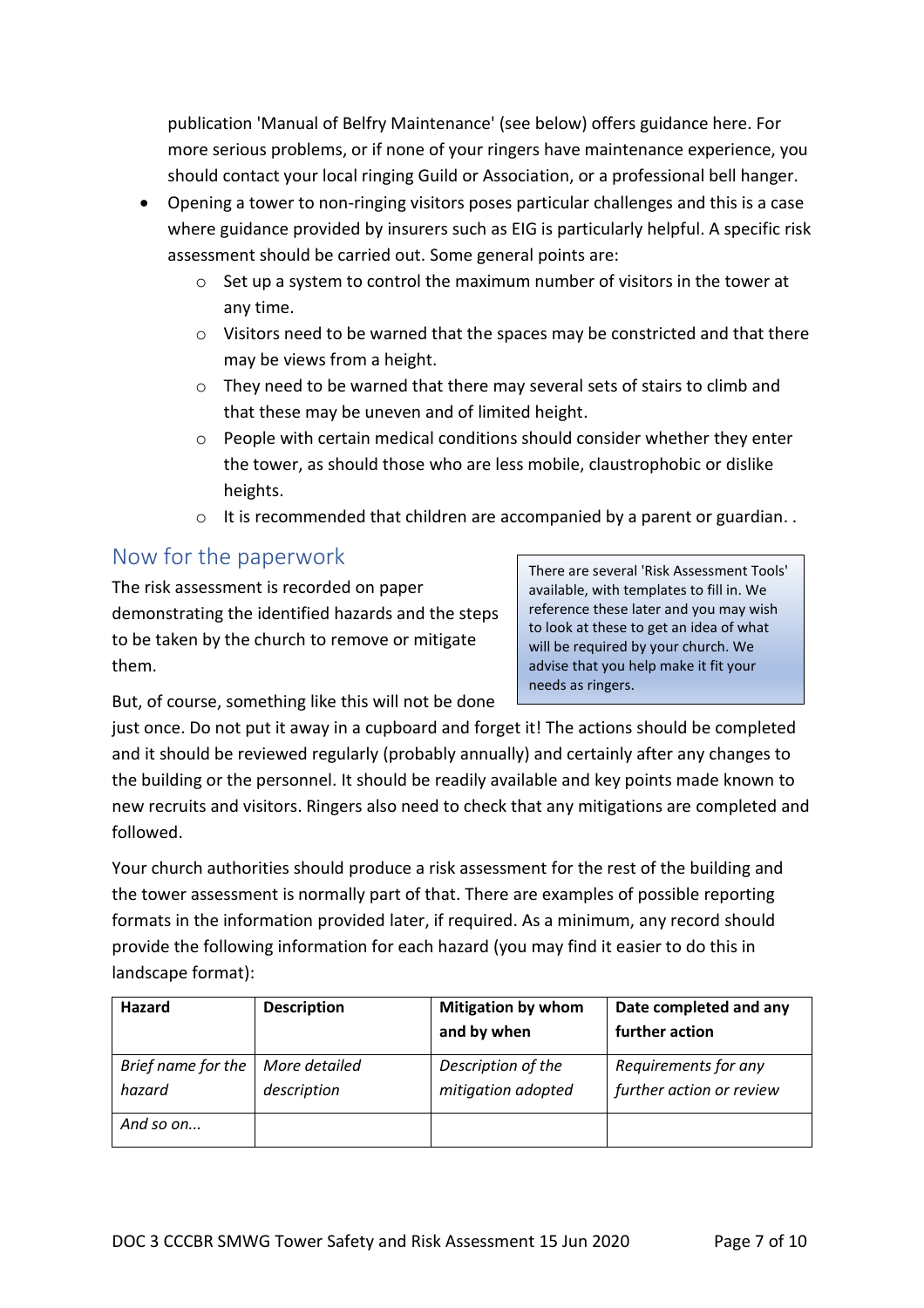The date of completion and date of next review should be added; it is helpful if the person completing the assessment adds their name.

# <span id="page-7-0"></span>Useful information

You may wonder why we did not offer this information right at the start. Well, we think that starting off by ploughing through all this information would be enough to put you off the whole idea. But there is useful information here and the time to use this information is when you have understood the challenges in your own tower. The sources below may highlight things you have missed and may help you with identifying mitigations. You should also consider the list of general safety principles given in the [appendix.](#page-8-0) (Specific weblinks are not provided as they tend to go out of date. The information should be easily found by simple searches.)

The **UK Health and Safety Executive** provide extensive risk management information on their website, including an example risk assessment template, health & safety policy and emergency planning None of this this is specifically written for churches and bell ringing but may be useful.

**Ecclesiastical Insurance group** (EIG) - the insurers of many churches - provide many helpful documents on their website including:

- Guidance on bell ringing
- [Church Health and Safety Policy](https://www.ecclesiastical.com/risk-management/church-health-and-safety/)
- A document providing guidance on "[Tower](https://www.ecclesiastical.com/documents/bell-ringing-guidance.pdf) tours"

The **Central Council of Church Bell Ringers** has produced several relevant documents, for example:

- [Church Tower Access.](https://cccbr.org.uk/wp-content/uploads/2019/12/SM_TowerAccess_2019_Ver_2.pdf) What you need to know about stairs, ladders, doorways and trapdoors.
- [Lighting in and Around Church Towers.](https://cccbr.org.uk/wp-content/uploads/2020/02/SM_Lighting_2019_Ver_3.pdf)
- [Lightning Protection and Bell Frames in Church Towers.](https://cccbr.org.uk/wp-content/uploads/2020/03/SM_LightningConductors_2020_Ver_1.pdf) This may not seem relevant to ringers but it has implications for metal bell frames and fittings.
- Fire safety and risk assessment.

Guidance on maintenance is provided in the Central Council publication *'Manual of Belfry Maintenance'*, available from the online CCCBR Shop.

The [Association of Ringing Teachers](http://ringingteachers.org/) provide advice on teaching ringing.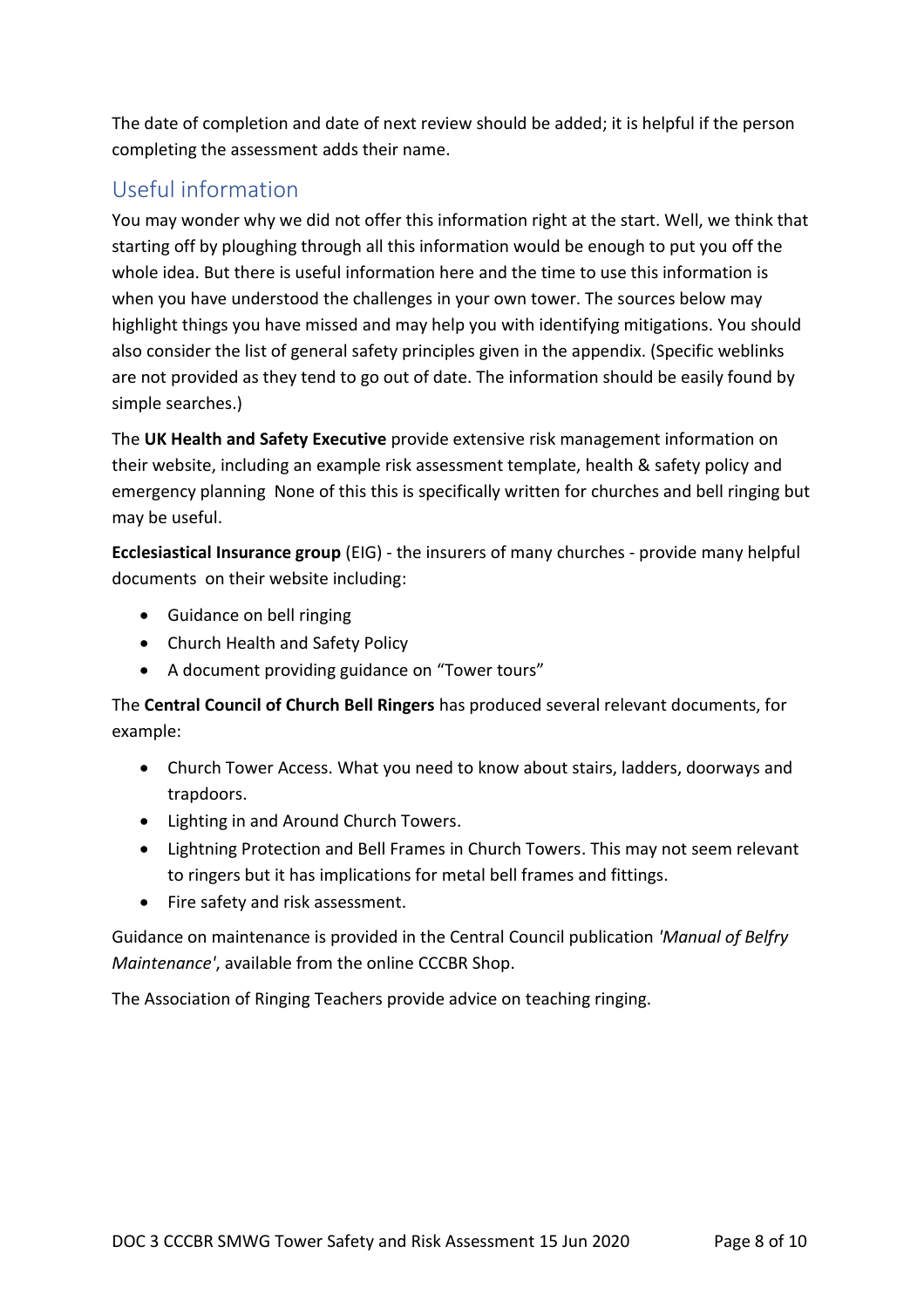# <span id="page-8-0"></span>Appendix: General Principles for Safety in the Bell Tower

- A clean and tidy environment is maintained within the tower.
	- o This is more likely to be achieved by encouraging a 'tidy culture', rather than by irregular massive clean ups.

This list is intended to help you and the church authorities spot hazards and to identify mitigations. Please don't think that you can complete a risk assessment just from this list. Your assessment should be based on **your** tower and **your** assessment of risks and mitigations.

- o Tower contact details (Post Code, what3words reference) are clearly displayed in case of emergency.
- o Adequate space is provided for hanging external clothing.
- o Large items such as luggage, backpacks and pushchairs are not brought into the Ringing Room.
- It is now good practice to record the name of each person entering the tower and during ringing, with date, time of arrival and departure. This acts as a record for safeguarding purposes and also as an aid for emergency services in the event of a need to evacuate the area.
- All the electrical equipment and fittings are safe and tested (extension leads not be "daisy chained").
- Lighting is adequate and reliable and includes emergency lighting inside the tower and along emergency exits.
- Heaters and other electrical equipment are PAT tested, safe and switched off when not in use (equipment switch and wall socket both off, plug out).
- Fire extinguishers suitable for the hazards present are visible and checked at the set intervals (they are easily overlooked if behind closed doors or upstairs).
- Rope heaters are appropriately designed, tested and use low powered heating elements, not filament bulbs.
- All doors and trapdoors work smoothly and locks are secure, but that emergency evacuations are feasible, including when the church is otherwise closed.
- All keys are limited to those that need them and a register of keyholders is maintained.
- All ringers and visitors are briefed and understand the principles of belfry discipline.
- Only those with specific authorisation can access the tower and bells. Any other visitors are escorted.
- Ropes are not accessible to people without permission.
- Learners are taught and accompanied only by experienced ringers.
- Tower captain is appointed by the incumbent and knows their responsibilities.
- Bells are left down when not being rung unless there is a justifiable reason for some or all to be left up. If up, this is clearly indicated in ways that make the risks understandable to non-ringers.